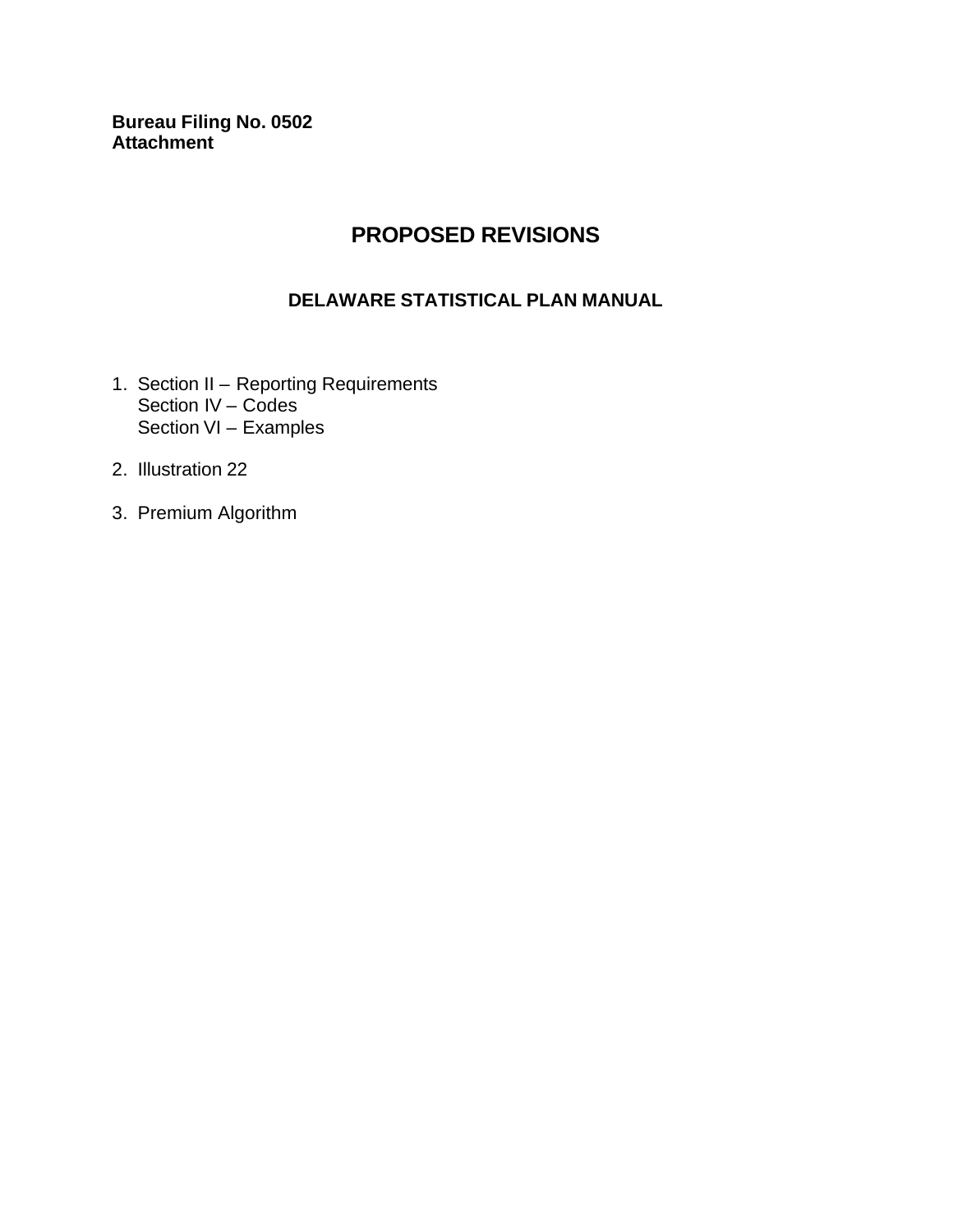#### **Delaware Statistical Plan Manual Changes**

Proposed Effective January 1, 2006

#### **SECTION II - REPORTING REQUIREMENTS**

#### **B. Exposure Information**

#### 5. **Exposure-Other Than Payroll**

For a number of classifications the Manual provides bases of exposure other than payroll. The following method of reporting shall be used in such instances:

a. and b remain unchanged.

 Note: Premium for **[**the**]**Code 9740, Terrorism Risk Insurance Act of 2002 – Certified Losses, and Code 9741, Domestic Terrorism, Earthquakes, and Catastrophic Industrial Accidents, does not apply to these classifications.

#### 9. **Miscellaneous Statistical Codes**

- c. Premium Not Subject …………………………………………………………………………… Report.
	- (1) through (3) remain the same.
	- (4) Terrorism Risk Insurance Act of 2002 Certified Losses **Code 9740**
		- Premium **[**debit earned under**]**charge for the Terrorism Risk Insurance Act of 2002 Certified Losses is reported on a hard copy unit subsequent to experience modification after the expense constant, if applicable**[**, but prior to employer assessment**]**. The premium charge for Code 9740 is calculated by dividing a risk's total payroll by \$100 and multiplying the result times the carrier's rating value for Code 9740**.** Premium developed under the Terrorism Risk Insurance Act of 2002- Certified Losses is not included in Total Standard Premium. Non-payroll exposures are not subject to premium **[**under**]**charges for the Terrorism Risk Insurance Act of 2002 – Certified Losses.
	- (5) Domestic Terrorism, Earthquakes, and Catastrophic Industrial Accidents (DTEC) **Code 9741**

Premium charge for Domestic Terrorism, Earthquakes, and Catastrophic Industrial Accidents is reported on a hard copy unit subsequent to experience modification after the expense constant, if applicable. The premium charge for Code 9741 is calculated by dividing a risk's total payroll by \$100 and multiplying the result times the carrier's rating value for Code 9741**.** Premium developed under Domestic Terrorism, Earthquakes, and Catastrophic Industrial Accidents is not included in Total Standard Premium. Non-payroll exposures are not subject to premium charges for Domestic Terrorism, Earthquakes, and Catastrophic Industrial Accidents.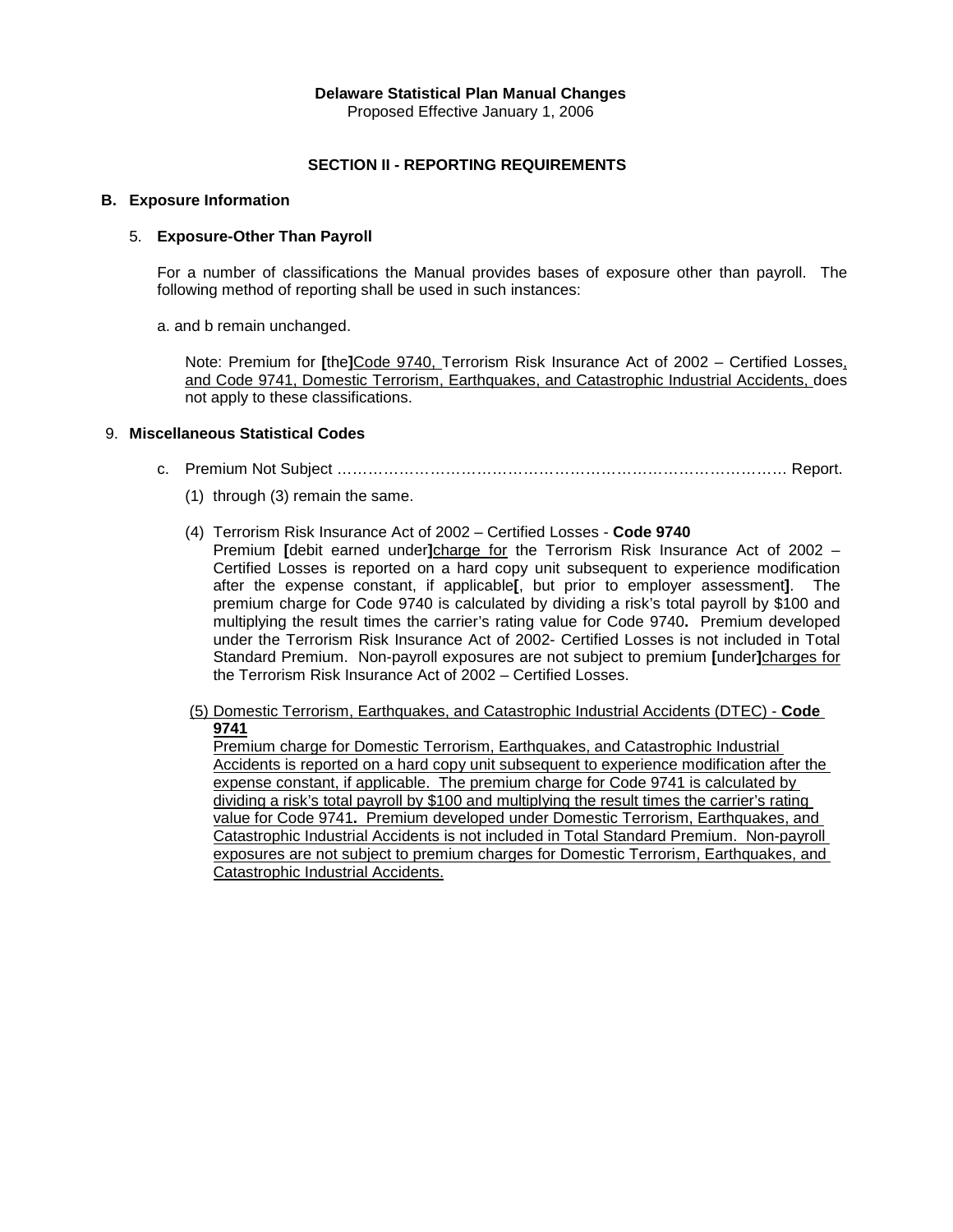#### **SECTION IV – CODES**

#### **B. Exposure Information Code**

#### 3. **Premium Codes**

c.Premium Not Subject to ……………………………………………………lines "H", "I" or "J")

(5) Domestic Terrorism, Earthquakes, and Catastrophic Industrial Accidents - **Code 9741**

#### **SECTION VI – EXAMPLES**

#### **Illustration 22 – Anniversary Rated Policy with the Premium Charge for Terrorism Risk Insurance Act of 2002 – Certified Losses and Domestic Terrorism, Earthquakes, and Catastrophic Industrial Accidents**

In this illustration it is assumed that more than one experience modification applies during the policy period, and the premium charges for the Terrorism Risk Insurance Act of 2002 and Domestic Terrorism, Earthquakes, and Catastrophic Industrial Accidents are applicable.

Note: In the following example all premiums are calculated in the same sequence outlined in example 16 (combination example).

The premium charges for the Terrorism Risk Insurance Act of 2002 – Certified Losses, **Code 9740,** and Domestic Terrorism, Earthquakes, and Catastrophic Industrial Accidents, **Code 9741**, are derived by adding up all payroll exposures for a given split period, dividing by \$100 and multiplying the result times the carrier's rating value for each of these codes. The resulting premium charges should be reported on lines "J" through "K" under Code 9740 and Code 9741.

As with most pricing programs in the state of Delaware (e.g., Construction Credit – Code 9046, Merit Rating Credit – Code 9885) the Terrorism Risk Insurance Act of 2002 – Certified Losses, Code 9740, and Domestic Terrorism, Earthquakes, and Catastrophic Industrial Accidents, Code 9741, are applicable as of the individual risk's Anniversary Rating Date.

#### **SECTION X - ALGORITHM**

#### **Delaware Premium Algorithm Preface:**

*[Optional use November 26, 2002.] Mandatory use for policies effective on or after [October]January 1, 200[4]6.*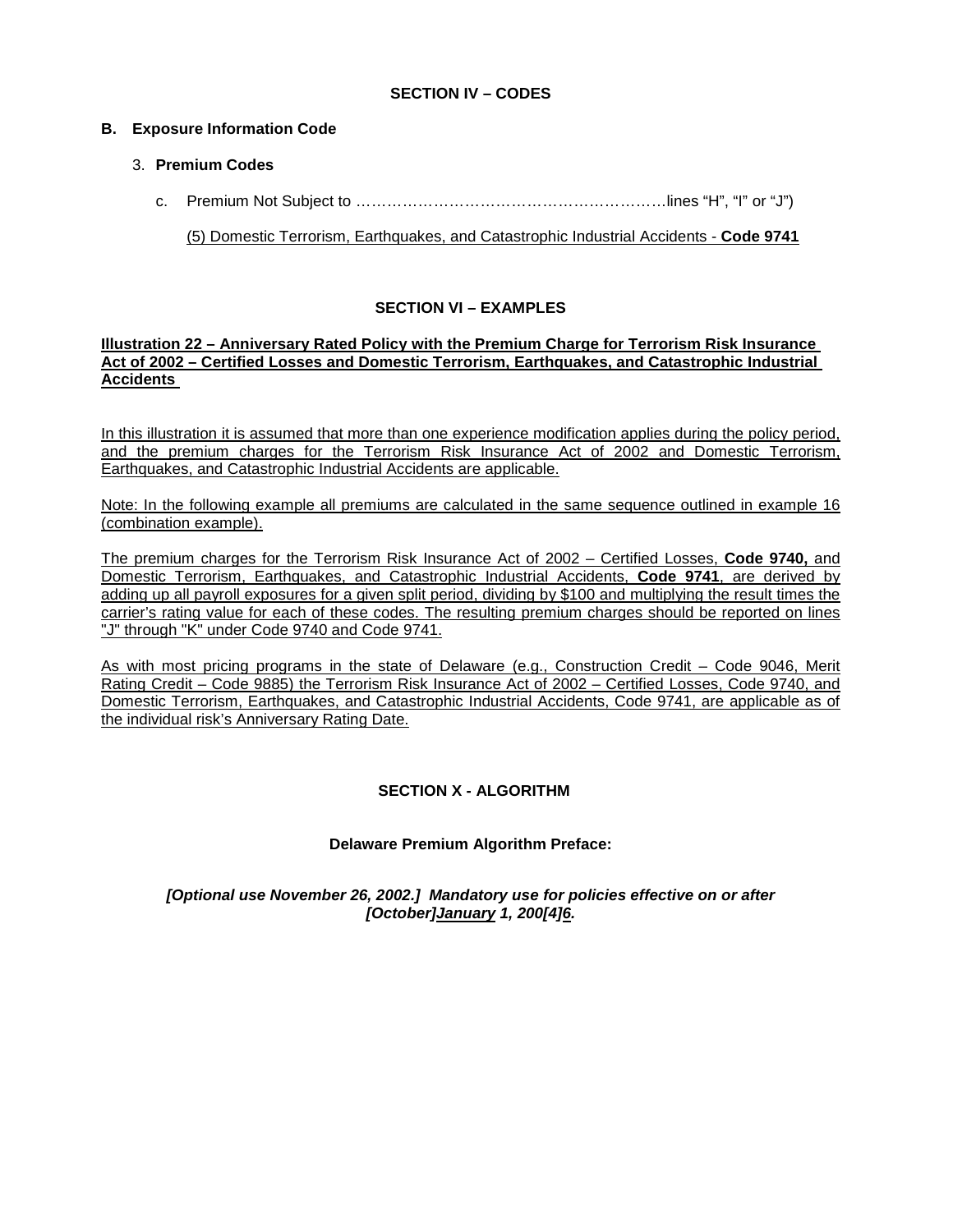| ī      |
|--------|
| z.     |
| j<br>l |
| ٥<br>ι |
| ٦      |
|        |

Last Page No.  $\sim$ 

Page No.  $\leftarrow$ 

### **Risk ID Number** F.E.I.N. Card Serial No. Certificate No. State Effective Date **UNIT STATISTICAL REPORT** Expos. State  $\mathfrak{S}% _{A}^{A}(\theta) \equiv\mathfrak{S}_{A}\left( A;B\right) ,\qquad \mathfrak{S}_{A}^{A}(\theta) \equiv\mathfrak{S}_{A}\left( A;B\right) ,$ POLICY INFORMATION<br>Policy Expiration Date | Exp Illustration 22 01/01/07 **Policy Effective Date** 01/01/06 WC123456789 Policy Number 00200 **Carrier Code**  $\Delta$  R C INC Replace<br>Rpt. Ind.  $\begin{bmatrix}$  Cont. Cort.<br>No. rd'e Neu Report<br>OT<br>OT j,

| Pending File No.              |                    | For Bureau Use                                                |             |                         | g g<br>Le<br>$\overline{5}$ $\overline{2}$<br>Jurisdic<br>State |                                   | Paid Medical                             | ALAE Incurred            | <b>SPR</b><br>경로<br>Jurisdic<br>State           |                                                | Paid Medical                      | <b>ALAE Incurred</b>            | <b>DALG</b><br>Dale<br>đ gi<br>Jurisdic<br>State |                                  | <b>Paid Medical</b>                        | <b>ALAE</b> incurred           | <b>SPE</b><br>OOM<br>đ g<br>Jurisdic<br>State   |                                   | Paid Medical                             | <b>ALAE</b> incurred     | <b>DOM</b><br>$\frac{d}{dz}$<br>Jurisdic<br>State |                             | Paid Medical                             | ALAE Incurred                   | <b>Total Paid Medical</b>             | Total ALAE Incurred        |
|-------------------------------|--------------------|---------------------------------------------------------------|-------------|-------------------------|-----------------------------------------------------------------|-----------------------------------|------------------------------------------|--------------------------|-------------------------------------------------|------------------------------------------------|-----------------------------------|---------------------------------|--------------------------------------------------|----------------------------------|--------------------------------------------|--------------------------------|-------------------------------------------------|-----------------------------------|------------------------------------------|--------------------------|---------------------------------------------------|-----------------------------|------------------------------------------|---------------------------------|---------------------------------------|----------------------------|
| F.E.I.N.                      | 123456789          | For Carrier Use                                               |             |                         | Loss Conditions                                                 | ਝੂ<br>š<br>Recov<br>$\frac{1}{2}$ | Paid Indemnity<br><b>Deduct</b><br>Fraud | ALAE Paid                | Loss Conditions                                 | Settl<br>$\mathbf{\tilde{S}}$<br>Recov<br>Type | Paid Indemnity<br>Deduct<br>Fraud | ALAEPaid                        | Loss Conditions                                  | <br>Setl<br>Čov<br>Recov<br>Type | Paid Indemnity<br>Deduct<br>Fraud          | <b>ALAE Paid</b>               | Loss Conditions                                 | <b>Sett</b><br>š<br>Recov<br>ľype | Paid Indemnity<br><b>Deduct</b><br>Fraud | ALAEPaid                 | Loss Conditions                                   | Settl<br>š<br>Recov<br>Type | Paid Indemnity<br><b>Deduct</b><br>Fraud | <b>ALAE Paid</b>                | <b>Total Paid Indemnity</b>           | <b>Die 34 AL ADOT</b>      |
|                               |                    | Reserved<br>Deductible Amount<br>Aggregate                    |             |                         | <b>Status</b><br>Injury                                         | ų                                 | Lump<br>g                                |                          | <b>Status</b><br>lniury                         | Ã                                              | İ<br>Voc.                         |                                 | Status<br>Injury                                 | Ã                                | Ê<br>yoc.                                  |                                | <b>Status</b><br>lnjury                         | Į                                 | Lump<br>٧o،                              |                          | <b>Status</b><br>Injury                           | ¥                           | <b>Lump</b><br>Voc.                      |                                 | Reserved for Future Use               |                            |
|                               |                    | Deductible Amount Per<br>Claim/Accident                       | 1000        | <b>LOSS INFORMATION</b> | Class<br>Code                                                   |                                   | <b>Occupation Description</b>            | Reversed for Future Use  | រ្មី ទី<br>បឹ                                   |                                                | Occupation Description            | Reversed for Future Use         | Class<br>Code                                    |                                  | <b>Occupation Description</b>              | Reversed for Future Use        | Class<br>Code                                   |                                   | Occupation Description                   | Reversed for Future Use  | Class<br>Code                                     |                             | <b>Occupation Description</b>            | Reversed for Future Use         | LOSS TOTALS<br>Total Incurred Medical | Reserved for Future Use    |
|                               |                    | Percent<br>Deduct.                                            |             |                         | <b>Incurred Medical</b>                                         |                                   | Cause                                    |                          | Incurred Medical                                |                                                | Cause                             |                                 | <b>Incurred Medical</b>                          |                                  | Cause                                      |                                | <b>Incurred Medical</b>                         |                                   | Cause                                    |                          | <b>Incurred Medical</b>                           |                             | Cause                                    |                                 | <b>Total Incurred Indemnity</b>       |                            |
|                               |                    | Deduct.<br>Type<br>$\frac{1}{2}$ and                          | 0301<br>5   |                         | Incurred Indemnity                                              |                                   | Nature<br>Part                           | Employer's Attorney Fees | Incurred Indemnity                              |                                                | Nature<br>Part                    | <b>Employer's Attorney Fees</b> | Incurred Indemnity                               |                                  | <b>Nature</b><br>$\mathbf{P}_{\mathbf{a}}$ | Employer's Attorney Fees       | Incurred Indemnity                              |                                   | Nature<br>Part                           | Employer's Attorney Fees | Incurred Indemnity                                |                             | <b>Nature</b><br>Part                    | Employer's Attorney Fees        | Total No. Claims                      | Tot Employer's Attny, Fees |
|                               |                    | Policy Type I D<br>운회<br>홀회<br>MCO<br>Indicator               | 5<br>5<br>z |                         | Acc. Date/<br>No. Claims<br><b>Claim Number</b>                 |                                   | Social Security Number                   | Claimant's Attorney Fees | Acc. Date/<br>No. Claims<br><b>Claim Number</b> |                                                | Social Security Number            | <b>Claimant's Attorney Fees</b> | Acc. Date/<br>No. Claims<br><b>Claim Number</b>  |                                  | Social Security Number                     | <b>Claimant's Altomey Fees</b> | Acc. Date/<br>No. Claims<br><b>Claim Number</b> |                                   | <b>Social Security Number</b>            | Claimant's Attorney Fees | Acc. Date/<br>No. Claims<br><b>Claim Number</b>   |                             | Social Security Number                   | <b>Claimant's Attorney Fees</b> | Reserved for Future Use               | Tot Claimant's Attny, Fees |
|                               |                    | Canceled<br>Mid-Term                                          | z           |                         | <b>upd</b><br>Iype                                              |                                   |                                          |                          | $_{\rm 100}^{\rm 100}$                          |                                                |                                   |                                 | Type<br>Peper                                    |                                  |                                            |                                | $_{\rm Type}^{\rm 10}$                          |                                   |                                          |                          | adA <sub>L</sub><br>pd <sub>D</sub>               |                             |                                          |                                 |                                       |                            |
|                               |                    | Retro<br>Policy<br>Policy Conditions<br>Estimated<br>Exposure | z<br>z      |                         | Premium Rate                                                    | 19992                             | 115                                      | 3277                     |                                                 | 16830                                          | 0.930                             | 15652                           |                                                  | 3913                             | 1174                                       | 2935                           |                                                 |                                   | 261                                      | 119                      |                                                   | ন্স                         |                                          |                                 |                                       |                            |
|                               |                    | Interstate<br>Rating                                          |             |                         | <b>Manual Rate</b>                                              | 7.84                              | $\mathbb{Z}$                             |                          |                                                 |                                                |                                   |                                 |                                                  |                                  | ₽                                          | 25                             |                                                 | <b>Total Standard Premium</b>     |                                          |                          |                                                   | පි                          |                                          |                                 |                                       |                            |
|                               |                    | <b>Hullistate</b><br>Policy<br>3 Yr EIG<br>2 Miles            | ≻<br>z      | EXPOSURE INFORMATION    | <b>Exposure Amount</b>                                          | 255000                            | 48000                                    |                          |                                                 | <b>Total Subject Premium</b>                   |                                   | <b>Total Modified Premium</b>   |                                                  |                                  |                                            |                                |                                                 |                                   | Premium Discount Amt.                    | Expense Constant Amt     |                                                   |                             |                                          |                                 |                                       |                            |
|                               |                    | Rate Effective Date                                           | 12/01/05    |                         | Class Code                                                      | 0665                              | 0953                                     | 9664                     |                                                 |                                                | Mod (XX.XXX)<br>Evansi            |                                 |                                                  | 9887                             | 9880                                       | 9046                           |                                                 | <b>Total Standard Exposure</b>    | <b>0063</b>                              | 0900                     |                                                   | 9740                        |                                          |                                 |                                       |                            |
| Insured's Name: A. B. C. INC. | Insured's Address: | Mod Effective Date                                            | 12/01/05    |                         | Exp. Cov.<br><b>Bef</b><br>Date                                 | $\overline{5}$                    | <b>P</b>                                 | 5                        |                                                 | 4                                              | m                                 | نۍ                              |                                                  | o                                | نىر                                        | نيا                            |                                                 | $\ddot{\circ}$<br>÷               | £                                        |                          |                                                   | っ                           | ×                                        |                                 |                                       |                            |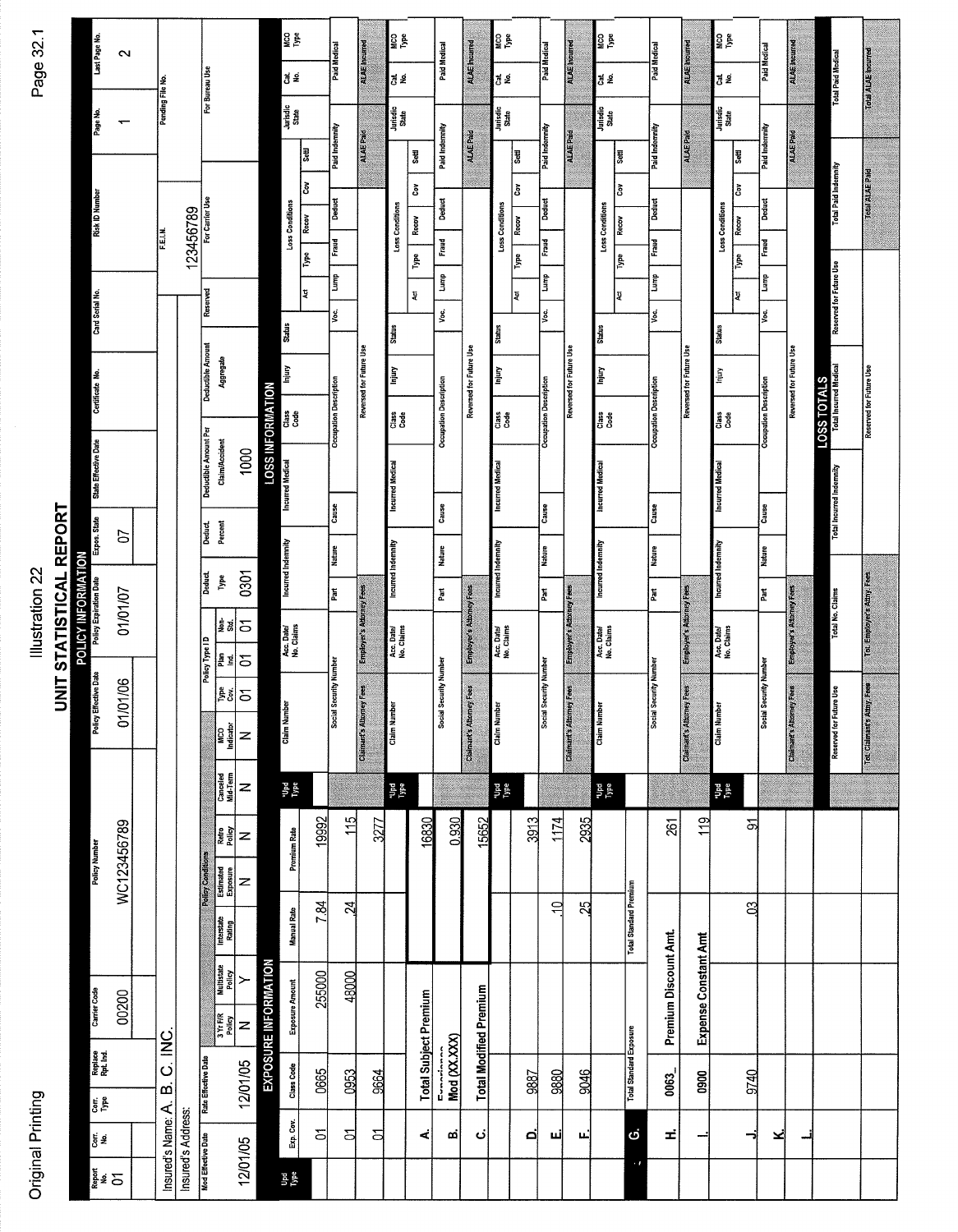# Original Printing

# Illustration 22

| $\sim$ |  |
|--------|--|
| ನ್ನ    |  |
|        |  |
| Page   |  |
|        |  |
|        |  |
|        |  |
|        |  |
|        |  |
|        |  |

| Last Page No.<br>Page No.                    | $\mathbf{\tilde{c}}$<br>$\sim$     | Pending File No.   |                    | For Bureau Use                         |                                                                  |                        |                             | 요.<br>다<br>75 문<br>Jurisdic<br>State           | ≌<br> a<br>Ğ     | Paid Medical<br>Paid Indemnity | ALAE Incurred<br><b>ALAE Paid</b> | <b>S</b><br>Designal<br>Designal<br>Designal<br>Designal<br>Designal<br>Designal<br>Designal<br>Designal<br>Designal<br>Designal<br>Designal<br>Designal<br>Designal<br>Designal<br>Designal<br>Designal<br>Designal<br>Designal<br>Designal<br>Designal<br>Dens I Designal<br>Designal<br>Designal<br>Desi<br>∣경 운<br>Jurisdic<br>State | Settl                        | Paid Medical<br>Paid Indemnity        | ALAE Incured<br><b>ALAE Paid</b> | <b>SPE</b><br>ಕ್ಷ ತ<br>Jurisdic<br>State       | <b>Settl</b>              | Paid Medical<br>Paid Indemnity        | <b>ALAE</b> Incurred<br><b>ALAE Paid</b> | <b>SPE</b><br>đg.<br>Jurisdic<br>State         | ਛੁ                             | <b>Paid Medical</b><br>Paid Indemnity | ALAE Incurred<br>ALAE Paid      |                             | <b>SPE</b><br>Type<br>đg.<br>Jurisdic<br>State<br>ļ₹<br>Čον |         | Paid Medical<br>Paid Indemnity | <b>ALAE Incurred</b><br><b>ALAE Paid</b> | <b>Total Paid Medical</b>                              | Total ALAE Incurred       |
|----------------------------------------------|------------------------------------|--------------------|--------------------|----------------------------------------|------------------------------------------------------------------|------------------------|-----------------------------|------------------------------------------------|------------------|--------------------------------|-----------------------------------|------------------------------------------------------------------------------------------------------------------------------------------------------------------------------------------------------------------------------------------------------------------------------------------------------------------------------------------|------------------------------|---------------------------------------|----------------------------------|------------------------------------------------|---------------------------|---------------------------------------|------------------------------------------|------------------------------------------------|--------------------------------|---------------------------------------|---------------------------------|-----------------------------|-------------------------------------------------------------|---------|--------------------------------|------------------------------------------|--------------------------------------------------------|---------------------------|
| <b>Risk ID Number</b>                        |                                    | FELN               | 123456789          | For Carrier Use<br>Reserved            |                                                                  |                        |                             | Loss Conditions                                | Recov<br>L<br> ¥ | Deduct<br>Fraud<br>Ê           |                                   | Loss Conditions                                                                                                                                                                                                                                                                                                                          | š<br>Recov<br>Type<br>Į      | <b>Deduct</b><br>Fraud<br>È           |                                  | Loss Conditions                                | ČoV<br>Recov<br>Type<br>ų | <b>Deduct</b><br>Fraud<br>aum)        |                                          | Loss Conditions                                | Ğ<br>Recov<br>Type<br>ų        | <b>Deduct</b><br>Fraud<br> <br>È      |                                 |                             | Loss Conditions<br>Recov<br>Type<br>Į                       |         | Deduct<br>Fraud<br>Ì           |                                          | <b>Total Paid Indemnity</b><br>Reserved for Future Use | Total ALAE Paid           |
| Card Serial No.<br>Certificate No.           |                                    |                    |                    | Deductible Amount                      | Aggregate                                                        |                        | <b>LOSS INFORMATION</b>     | <b>Status</b><br><b>Turjury</b><br>das<br>Case |                  | Voc.<br>Occupation Description | Reversed for Future Use           | <b>Status</b><br>ГшЙ<br>is e<br>Case                                                                                                                                                                                                                                                                                                     |                              | yoc.<br><b>Occupation Description</b> | Reversed for Future Use          | Status<br>Injury<br>Class<br>Code              |                           | V٥c.<br><b>Occupation Description</b> | Reversed for Future Use                  | <b>Status</b><br>lnjury<br>das<br>Cate         |                                | yo.<br><b>Occupation Description</b>  | Reversed for Future Use         |                             | <b>Status</b><br>Injury<br>ដឹ<br>Code                       |         | yoc.<br>Occupation Description | Reversed for Future Use                  | <b>Total Incurred Medical</b><br>LOSS TOTALS           | Reserved for Future Use   |
| State Effective Date<br>Expos. State         | 5                                  |                    |                    | Deductible Amount Per<br><b>Deduct</b> | Claim/Accident<br>Percent                                        | 1000                   |                             | <b>Incurred Medical</b>                        |                  | Cause<br>Nature                |                                   | <b>Incurred Medical</b>                                                                                                                                                                                                                                                                                                                  |                              | Cause<br>Nature                       |                                  | <b>Incurred Medical</b>                        |                           | Cause<br><b>Nature</b>                |                                          | <b>Incurred Medical</b>                        |                                | Cause<br><b>Nature</b>                |                                 |                             | <b>Incurred Medical</b>                                     |         | Cause<br>Nature                |                                          | Total Incurred Indemnity                               |                           |
| POLICY INFORMATION<br>Policy Expiration Date | 01/01/07                           |                    |                    | Deduct.<br>Policy Type ID              | Type<br>Non-<br>Std.<br>ᆙᅨ                                       | 0301<br>$\overline{5}$ |                             | Incurred Indemnity<br>Acc. Date/<br>No. Claims |                  | Part                           | Employer's Attorney Fees          | Incurred Indemnity<br>Acc, Date/<br>No. Claims                                                                                                                                                                                                                                                                                           |                              | Part                                  | Employer's Attorney Fees         | Incurred Indemnity<br>Acc. Date/<br>No. Claims |                           | Part                                  | Employer's Attorney Fees                 | Incurred Indemnity<br>Acc. Date/<br>No. Claims |                                | n.                                    | Employer's Attorney Fees        |                             | Incurred Indemnity<br>Acc. Date/<br>No. Claims              |         | hat<br>Pat                     | <b>Employer's Attorney Feet</b>          | Total No. Claims                                       | Tot Employer's Attny Fees |
| <b>Policy Effective Date</b>                 | 01/01/06                           |                    |                    |                                        | ᇕ인<br><b>NEGIST</b><br>The distance<br>Canceled<br>Mid-Term      | z<br>z                 |                             | <b>Claim Number</b><br><b>Type</b>             |                  | <b>Social Security Number</b>  | Claimant's Attorney Fees          | a<br>T<br>Claim Nun<br>$_{\rm Vpc}^{\rm 1pd}$                                                                                                                                                                                                                                                                                            |                              | Social Security Number                | Claimant's Attorney Fees         | <b>Claim Number</b><br>$\frac{1}{2}$           |                           | <b>Social Security Number</b>         | <b>Claimant's Attorney Fees</b>          | <b>Claim Number</b><br>ngell.<br>De            |                                | Social Security Number                | <b>Claimant's Attorney Fees</b> |                             | <b>Claim Number</b><br><b>Type</b>                          |         | <b>Social Security Number</b>  | iney Fees<br>Claimant's Atto             | Reserved for Future Use                                | Tot Claimant's Attny Fees |
| Policy Number                                | WC123456789                        |                    |                    | Policy Conditions                      | Retro<br>Policy<br>Estimated<br>Exposure<br>Interstate<br>Rating | z<br>z                 |                             | Premium Rate<br><b>Manual Rate</b>             | 19227<br>7.54    | ജ<br>ସ୍                        | 2126                              |                                                                                                                                                                                                                                                                                                                                          | 17197                        | 0.953                                 | 16389                            |                                                | 1097                      | 3688<br>R                             |                                          |                                                | <b>Total Standard Premium</b>  | 7634                                  | 8                               | $\ddot{4}$                  |                                                             | ৯<br>පු | ত্ৰ<br>S                       |                                          |                                                        |                           |
| Carrier Code                                 | 00200<br>Replace<br>Rpt. Ind.      | C. INC.            |                    |                                        | Muttistate<br>Policy<br>3 Yr FIR<br>Policy                       | ≻<br>z                 | <b>EXPOSURE INFORMATION</b> | <b>Exposure Amount</b>                         | 255000           | 48000                          |                                   |                                                                                                                                                                                                                                                                                                                                          | <b>Total Subject Premium</b> |                                       | <b>Total Modified Premium</b>    |                                                |                           |                                       |                                          |                                                | <b>Total Standard Exposure</b> | GOGOOO                                | Premium Discount Amt.           | <b>Expense Constant Amt</b> |                                                             |         |                                |                                          |                                                        |                           |
|                                              | 동<br>음                             | $\dot{\mathbf{a}}$ |                    | Rate Effective Date                    |                                                                  | 12/01/06               |                             | <b>Class Code</b>                              | 0665             | 0953                           | <b>9664</b>                       |                                                                                                                                                                                                                                                                                                                                          |                              | Mod (XX.XXX)<br>Evneden               |                                  |                                                | 9887                      | 3046                                  |                                          |                                                |                                |                                       | 0063_                           | 0900                        |                                                             | 9740    | 9741                           |                                          |                                                        |                           |
|                                              | est.<br>S<br><mark>រ</mark> ្គឹ៖ Ξ | Insured's Name: A. | Insured's Address: | Mod Effective Date                     |                                                                  | 12/01/06               |                             | Exp. Cov.<br><b>Upd</b><br>Type                | 5                | <b>S</b>                       | 의                                 |                                                                                                                                                                                                                                                                                                                                          | 4                            | œi                                    | نۍ                               |                                                | ø                         | шј                                    | щ                                        |                                                | $\ddot{\circ}$                 |                                       | Ξ.                              |                             |                                                             | ⊸       | ⊻                              |                                          |                                                        |                           |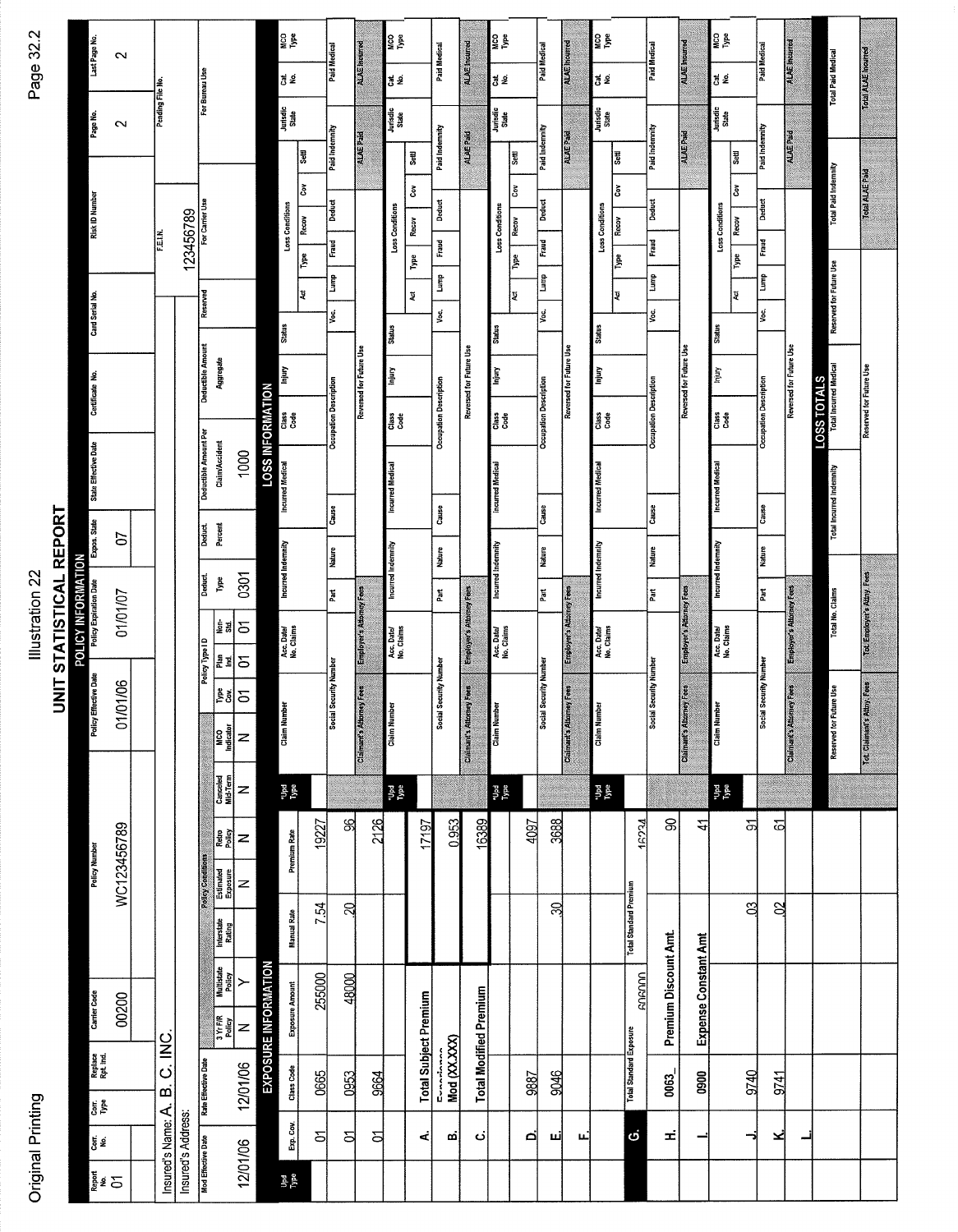**DELAWARE WORKERS COMPENSATION STATISTICAL PLAN MANUAL Effective Date: January 1, 2006 Effective Date: January 1, 2006**<br>Page 1 **Page 1 PREMIUM ALGORITHM**

#### **Premium Calculation Algorithm**

|        |                                      | Associated  |      |                                                           |
|--------|--------------------------------------|-------------|------|-----------------------------------------------------------|
| Line # | Item Name                            | Statistical | Line | Source & Derivation                                       |
|        |                                      | Code        | #    |                                                           |
|        |                                      |             |      |                                                           |
| (1)    | Classification                       | <b>XXXX</b> | (1)  | Carrier value                                             |
| (2)    | Exposure                             | <b>XXXX</b> | (2)  | Risk characteristic                                       |
| (3)    | <b>Carrier Rating Value</b>          | <b>XXXX</b> | (3)  | Carrier value                                             |
| (4)    | <b>Classification Manual Premium</b> |             | (4)  | (2)/100x(3) if classification has payroll                 |
|        |                                      |             |      | exposure. Special procedures apply to non-                |
|        |                                      |             |      | payroll classes                                           |
| (5)    | <b>Total Policy Manual Premium</b>   |             | (5)  | Sum of (4) for all classifications on the policy          |
| (6)    | <b>Employer Liability Increased</b>  | <b>XXXX</b> | (6)  | Carrier value                                             |
|        | <b>Limits Factor</b>                 |             |      |                                                           |
| (7)    | <b>Employer Liability Increased</b>  |             | (7)  | (5)x[(6) expressed as a decimal]                          |
|        | Limits Premium Charge                |             |      |                                                           |
| (8)    | Minimum Premium Employer             | 9848        | (8)  | Carrier value                                             |
|        | <b>Liability Increased Limits</b>    |             |      |                                                           |
| (9)    | Minimum Premium Employer             | 9848        | (9)  | $[(8)-(7)]$ if $(7) < (8)$ and $(6) > 0$ , otherwise zero |
|        | Liability Increased Limits Premium   |             |      |                                                           |
|        | Charge                               |             |      |                                                           |
| (10)   | Subject Deductible Credit            | 9664        | (10) | Carrier value                                             |
|        | Percentage                           |             |      |                                                           |
| (11)   | Subject Deductible Premium           | 9664        | (11) | $[(5)+(7)+(9)]x[(-10)$ expressed as a decimal]            |
|        | Credit                               |             |      |                                                           |
| (12)   | Waiver of Subrogation Charge         | 0930        | (12) | Carrier value - subject to experience                     |
|        |                                      |             |      | modification                                              |
| (13)   | Waiver of Subrogation Premium        | 0930        | (13) | Value from Line (12)                                      |
| (14)   | <b>Total Subject Premium</b>         |             | (14) | $[(5)+(7)+(9)+(11)+(13)]$                                 |
| (15)   | <b>Experience Modification</b>       | 9898        | (15) | Zero for non-experience-rated risks                       |
| (16)   | <b>Modified Premium</b>              |             | (16) | $(14)$ x $(15)$                                           |
| (17)   | Merit Rating Credit Factor           | 9885        | (17) | Zero if Merit Rating Credit does not apply                |
| (18)   | <b>Merit Rating Credit</b>           | 9885        | (18) | (14)x[(-17) expressed as a decimal]                       |
| (19)   | Merit Rating Neutral Factor          | 9884        | (19) | Zero whether Merit Rating Neutral Adjustment              |
|        |                                      |             |      | (no credit or debit) does or does not apply               |
| (20)   | Merit Rating Neutral Adjustment      | 9884        | (20) | (14)x[(19) expressed as a decimal]                        |
| (21)   | Merit Rating Debit Factor            | 9886        | (21) | Zero if Merit Rating Debit does not apply                 |
| (22)   | Merit Rating Charge                  | 9886        | (22) | $(14)x[(21)$ expressed as a decimal]                      |
| (23)   | Premium After Experience             |             | (23) | (16) if Experience-Rated, [(14)+(18)+(20)+(22)]           |
|        | Modification or Merit Rating         |             |      | if Merit-Rated, (14) if Non-Rated                         |
| (24)   | Non-Ratable Classifications          | <b>XXXX</b> | (24) | Carrier Value                                             |
| (25)   | Non-Ratable Classifications          |             | (25) | Portion of payroll exposure subject to Non-               |
|        | Exposure                             |             |      | Ratable Classifications                                   |
| (26)   | Non-Ratable Classification Rating    | <b>XXXX</b> | (26) | Carrier Value                                             |
|        | Value                                |             |      |                                                           |
| (27)   | Non-Ratable Classification           |             | (27) | (25)/100x(26) [based on applicable Non-Ratable            |
|        | Premium                              |             |      | Classification exposure]                                  |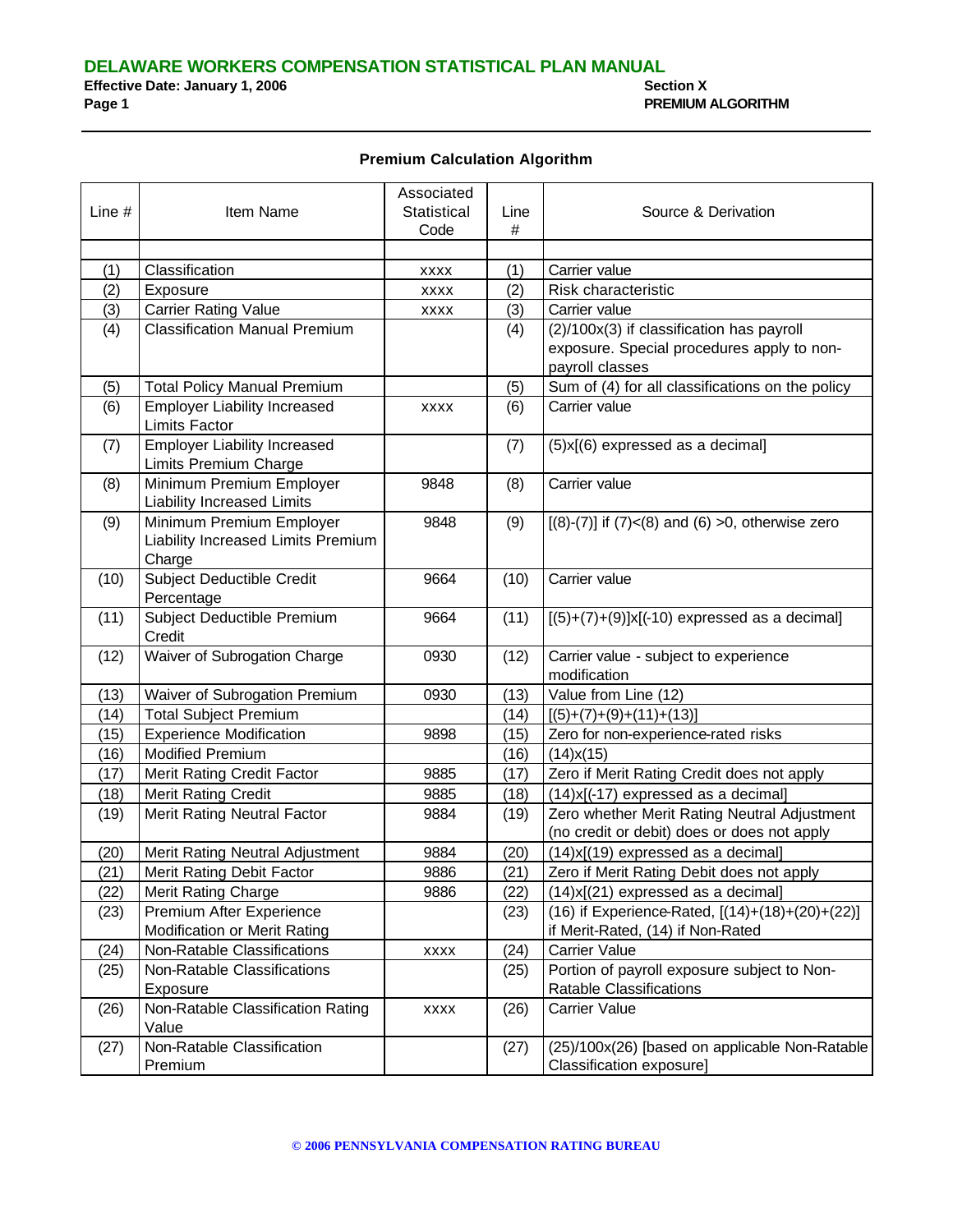#### **Premium Calculation Algorithm**

|          |                                                    | Associated  |      |                                                           |
|----------|----------------------------------------------------|-------------|------|-----------------------------------------------------------|
| Line $#$ | Item Name                                          | Statistical | Line | Source & Derivation                                       |
|          |                                                    | Code        | #    |                                                           |
| (28)     | Aircraft Seat Surcharge Exposure                   | 9108        | (28) | Actual number of seats for insured risk.                  |
|          | (# of seats)                                       |             |      | Subject to maximum 10 seats per aircraft                  |
| (29)     | Aircraft Seat Surcharge                            | 9108        | (29) | Carrier Value                                             |
| (30)     | Aircraft Seat Surcharge Premium                    | 9108        | (30) | $(28) \times (29)$                                        |
|          | Charge                                             |             |      |                                                           |
| (31)     | Workfare Program Employees                         | 0982        | (31) | Number of person weeks. A partial workweek                |
|          | Exposure (PA)                                      |             |      | for any worker to be counted as 1 person week.            |
| (32)     | Workfare Program Employees                         | 0982        | (32) | <b>Carrier Value</b>                                      |
|          | Rating Value (PA)                                  |             |      |                                                           |
| (33)     | Workfare Program Employees                         | 0982        | (33) | $(31) \times (32)$                                        |
|          | Premium (PA)                                       |             |      |                                                           |
| (34)     | Non-Ratable Classification                         |             | (34) | Sum of all $(27)+(30)+(33)$ premiums                      |
|          | <b>Premium Total</b>                               |             |      |                                                           |
| (35)     | Non-Ratable Classification                         | <b>XXXX</b> | (35) | Carrier value                                             |
|          | Increased Limits Factor                            |             |      |                                                           |
| (36)     | Non-Ratable Classification                         | <b>XXXX</b> | (36) | (34) x [ (35) expressed as a decimal]                     |
|          | Increased Limits Premium Charge                    |             |      |                                                           |
| (37)     | Minimum Premium Non-Ratable                        | 9848        | (37) | Carrier value                                             |
|          | <b>Classification Increased Limits</b>             |             |      |                                                           |
| (38)     | Minimum Premium Non-Ratable                        | 9848        | (38) | $[(37)-(36)]$ if $(36) < (37)$ and $(35) > 0$ , otherwise |
|          | <b>Classification Increased Limits</b>             |             |      | zero                                                      |
|          | Premium Charge                                     |             |      |                                                           |
| (39)     | Premium Before Schedule Rating                     |             | (39) | $(23)+(34)+(36)+(38)$                                     |
| (40)     | Schedule Rating Plan Adjustment                    | 9887/9889   | (40) | Carrier value - use 9887 for schedule credits             |
|          | Factor                                             |             |      | and 9889 for schedule debits                              |
| (41)     | Schedule Rating Plan Premium                       | 9887/9889   | (41) | (39)x[(40) expressed as a decimal]. For                   |
|          | Adjustment                                         |             |      | schedule credits Line (41) will be negative               |
| (42)     | Certified Safety Committee Credit                  | 9890        | (42) | Credit applies if insured is certified.                   |
|          | Factor (PA)                                        |             |      |                                                           |
| (43)     | <b>Certified Safety Committee</b>                  | 9890        | (43) | $[(39)+(41)]x[(-42)$ expressed as a decimal]              |
|          | Premium Credit (PA)                                |             |      |                                                           |
| (44)     | Workplace Safety Program Credit                    | 9880        | (44) | Credit applies if insured qualifies                       |
|          | Factor (DE)                                        |             |      |                                                           |
| (45)     | Workplace Safety Program                           | 9880        | (45) | $\sqrt{[(39)+(41)]x[(-44)}$ expressed as a decimal]       |
|          | Premium Credit (DE)                                |             |      |                                                           |
| (46)     | <b>Construction Classification</b>                 | 9046        | (46) | Based on wage level(s), application to rating             |
|          | Premium Adjustment Program<br><b>Credit Factor</b> |             |      | organization                                              |
|          | <b>Construction Classification</b>                 | 9046        |      |                                                           |
| (47)     |                                                    |             | (47) | $[(39)+(41)]x[(-46)$ expressed as a decimal]              |
|          | Premium Adjustment Program<br>Premium Credit       |             |      |                                                           |
| (48)     | Drug-Free Workplace Factor (DE)                    | 9846        | (48) | Carrier value                                             |
| (49)     | Drug-Free Workplace Credit (DE)                    | 9846        | (49) | $[(39)+(41)+(45)+(47)]x[(-48)$ expressed as a             |
|          |                                                    |             |      | decimal]                                                  |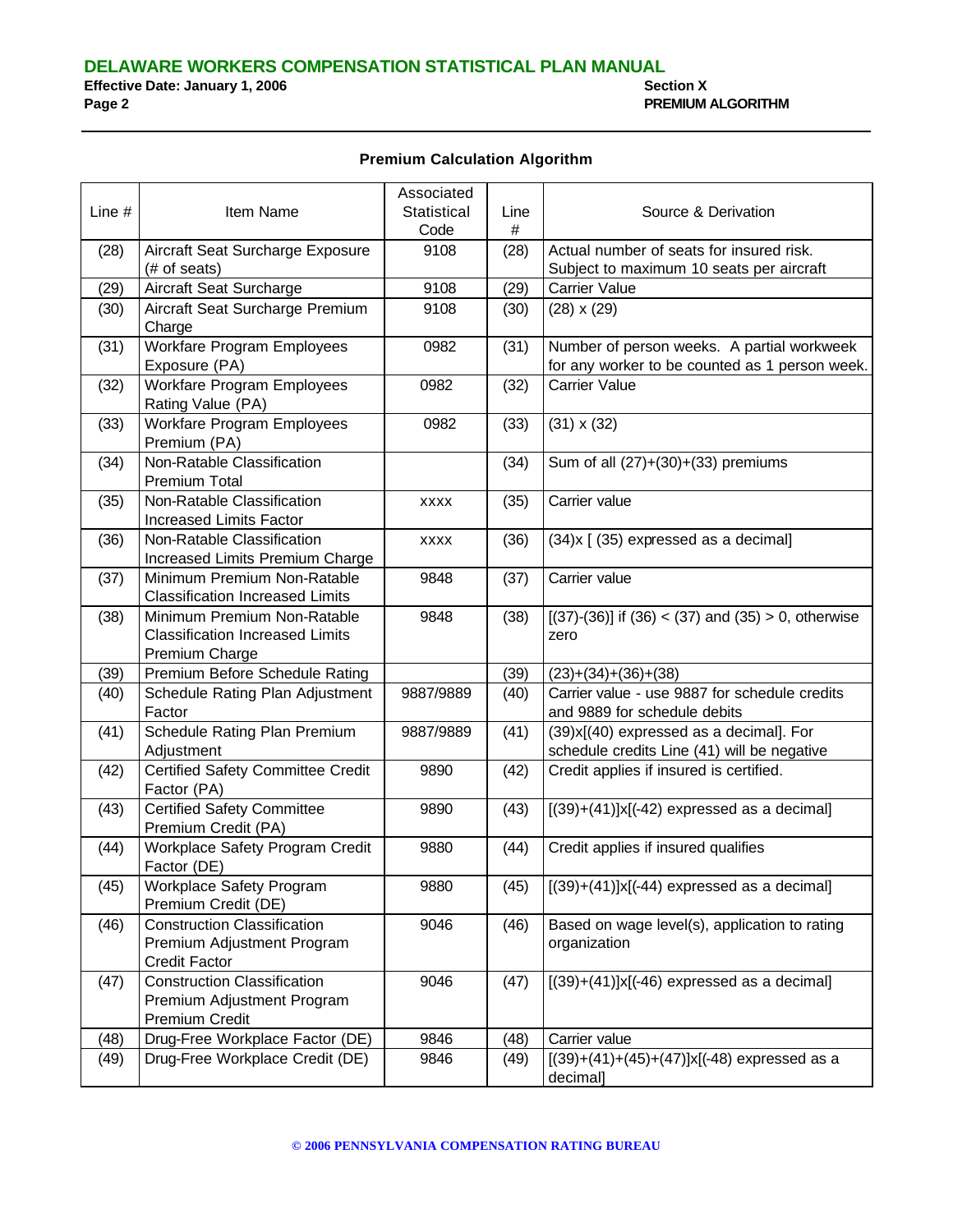#### **Premium Calculation Algorithm**

|          |                                       | Associated  |      |                                                                            |
|----------|---------------------------------------|-------------|------|----------------------------------------------------------------------------|
| Line $#$ | Item Name                             | Statistical | Line | Source & Derivation                                                        |
|          |                                       | Code        | #    |                                                                            |
| (50)     | Managed Care Factor (DE)              | 9874        | (50) | Carrier value                                                              |
| (51)     | Managed Care Credit (DE)              | 9874        | (51) | $[(39)+(41)+(45)+(47)+(49)]x[(-50)$ expressed as                           |
|          |                                       |             |      | a decimal]                                                                 |
| (52)     | Package Credit Factor (DE)            | 9721        | (52) | Carrier value                                                              |
| (53)     | Package Credit (DE)                   | 9721        | (53) | $[(39)+(41)+(45)+(47)+(49)+(51)]x[(-52)$                                   |
|          |                                       |             |      | expressed as a decimal]                                                    |
| (54)     | Premium After Managed Care and        |             | (54) | $[(39)+(41)+(43)+(45)+(47)+(49)+(51)+(53)]$                                |
|          | Package Credit If Applicable          |             |      |                                                                            |
| (55)     | Assigned Risk Surcharge Factor        | 0277        | (55) | May apply to some or all assigned risks based                              |
|          | (DE)                                  |             |      | on plan and characteristics of individual insured                          |
| (56)     | Assigned Risk Premium                 | 0277        | (56) | (54)x[(55) expressed as a decimal]                                         |
|          | Surcharge (DE)                        |             |      |                                                                            |
| (57)     | Deductible Credit Factor              | 9663        | (57) | Carrier value                                                              |
| (58)     | Deductible Premium Credit             | 9663        | (58) | $[(54)+(56)]x[(-57)$ expressed as a decimal]                               |
| (59)     | Loss Constant                         | 0032        | (59) | Carrier value - may vary based on risk premium                             |
|          |                                       |             |      | size                                                                       |
| (60)     | Loss Constant Charge                  | 0032        | (60) | Line (59) if applicable                                                    |
| (61)     | <b>Short Rate Cancellation Factor</b> | 0931        | (61) | Carrier value - zero if short rate cancellation                            |
|          |                                       |             |      | does not apply                                                             |
| (62)     | <b>Short Rate Premium</b>             | 0931        | (62) | $[(54)+(56)+(58)+(60)]x[(61)-1.0000]$ if $(61)=0$ ,                        |
|          |                                       |             |      | otherwise zero                                                             |
| (63)     | <b>Expense Constant</b>               | 0900        | (63) | Carrier value if applicable                                                |
| (64)     | <b>Expense Constant Charge</b>        | 0900        | (64) | Line (63)                                                                  |
| (65)     | Minimum Premium                       | 0990        | (65) | Carrier value                                                              |
| (66)     | Minimum Premium Charge                | 0990        | (66) | If $(65) > [(54)+(56)+(58)+(60)+(62)+$                                     |
|          |                                       |             |      | $(64)$ ], $(65)$ -[ $(54)$ + $(56)$ + $(58)$ + $(60)$ + $(62)$ + $(64)$ ], |
|          |                                       |             |      | otherwise zero                                                             |
| (67)     | Unit Statistical Report Total         |             | (67) | $[(54)+(56)+(58)+(60)+(62)+(66)]$                                          |
|          | <b>Standard Premium</b>               |             |      |                                                                            |
| (68)     | <b>Premium Discount Amount</b>        | 0063/0064   | (68) | Carrier value based on [(54)+(56)+(58)+(60)+                               |
|          |                                       |             |      | $(62)+(66)$                                                                |
| (69)     | Additional premium Waiver of          | 9115        | (69) | Carrier value(s)                                                           |
|          | Subrogation (flat charge)             |             |      |                                                                            |
| (70)     | Terrorism [Premium Charge] Risk       | 9740        | (70) | (Total payroll/100) x carrier rating value                                 |
|          | Insurance Act (TRIA) of 2002-         |             |      |                                                                            |
|          | <b>Certified Losses</b>               |             |      |                                                                            |
| (71)     | Domestic Terrorism, Earthquakes       | 9741        | (71) | (Total payroll/100) x carrier rating value                                 |
|          | and Catastrophic Industrial           |             |      |                                                                            |
|          | <b>Accidents (DTEC)</b>               |             |      |                                                                            |